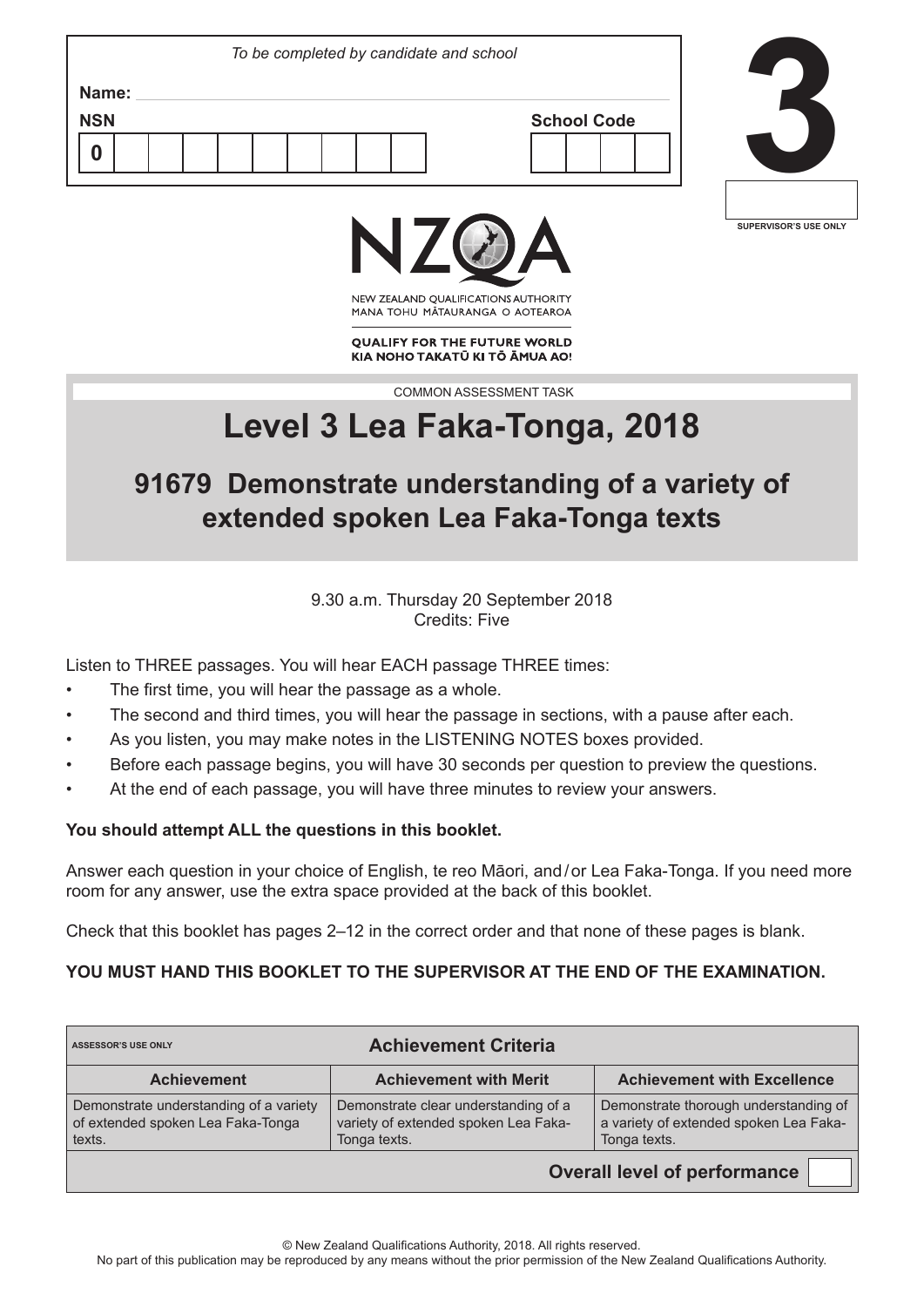### **FIRST PASSAGE:** *Ko e Faka'eke'eke***/Interview**

Listen to Ryan's interview by Kalolaine from Radio 531PI about the projects that volunteer workers from New Zealand and the United States of America completed in the village of Matamaka, at Vava'u. Question One is based on this interview.

*Fanongo ki he faka'eke'eke 'o Ryan na'e fai 'e Kalolaine mei he Letio 531PI fekau'aki mo e ngāue na'e fakahoko 'e he kau ngāue'ofa mei Nu'u Sila mo 'Amelika 'i he ki'i kolo ko Matamaka 'i Vava'u. Ko e Fehu'i 'Uluakiˊ 'oku fakatefito ia he faka'eke'eke ko 'eniˊ.*

#### **Glossed vocabulary**

ngāue'ofa volunteer 'ofisa kolo town officer misini sola solar system

#### **LISTENING NOTES**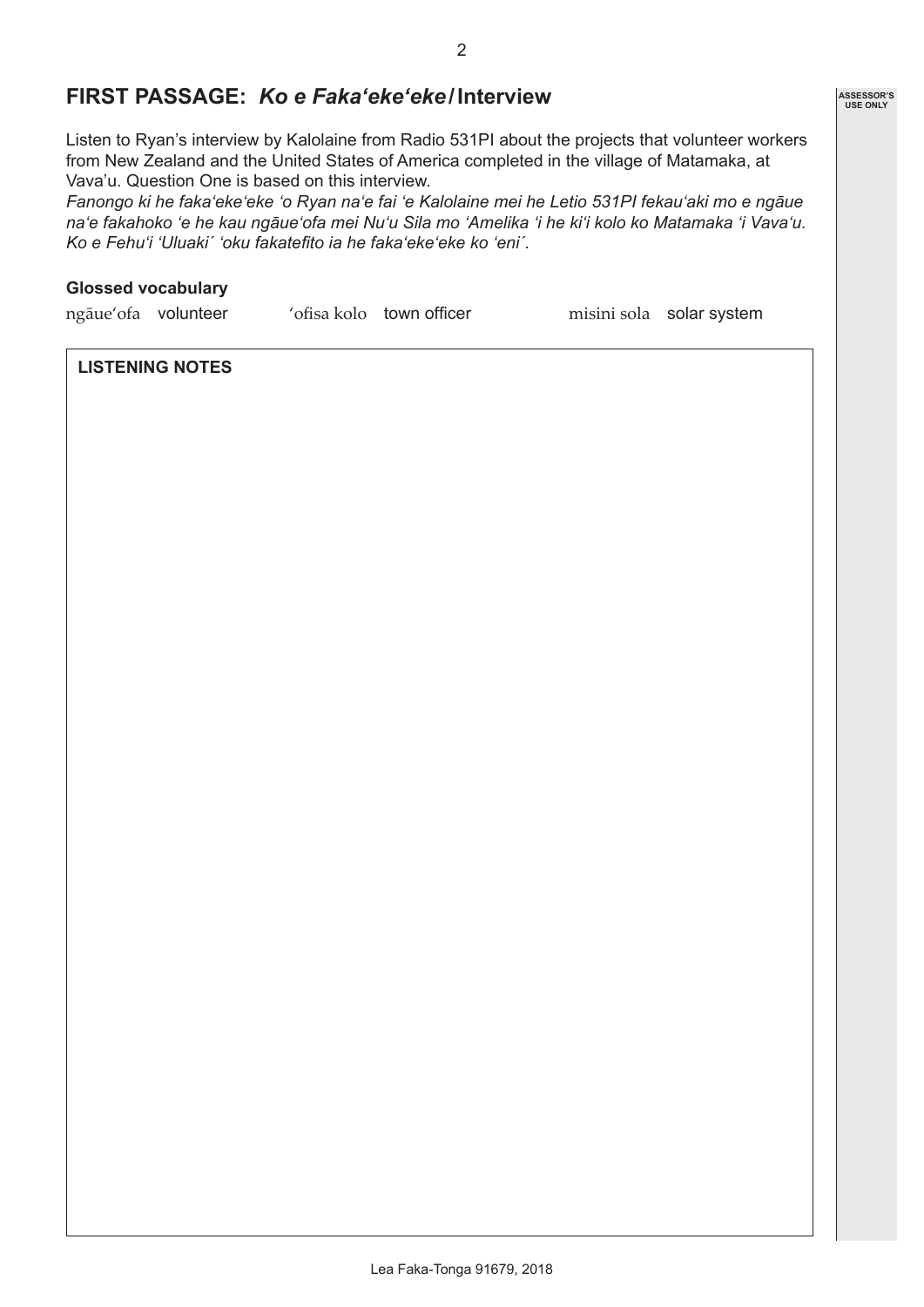(b) How did they raise funds for the volunteer projects at Makamaka? *Na'e anga fēfē hono ma'u e pa'anga ke fakapa'anga'aki 'a e ngaahi ngāue 'a e ongo ngāue'ofaˊ 'i Matamakaˊ?*

**This question continues over the page.**

**ASSESSOR'S USE ONLY**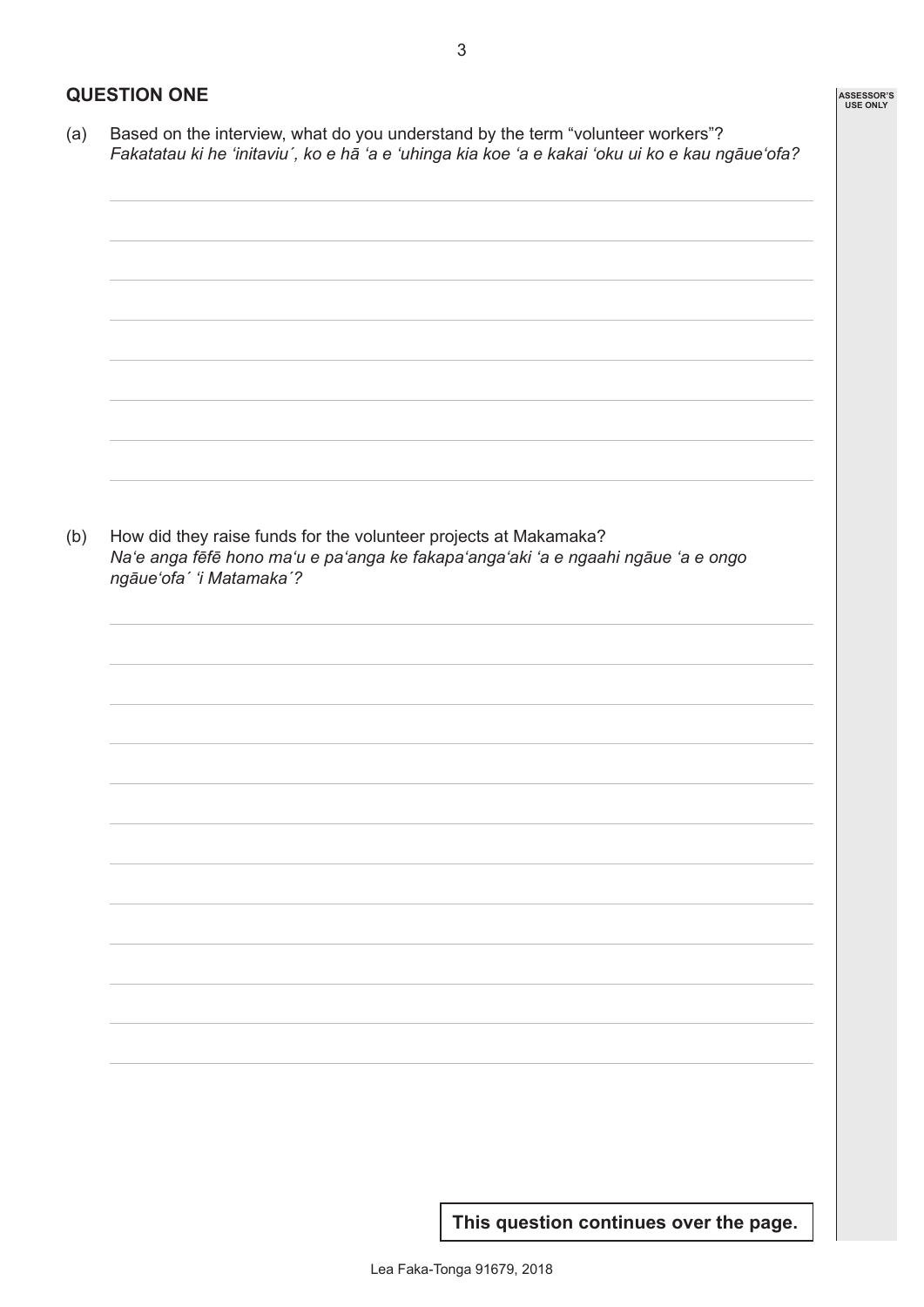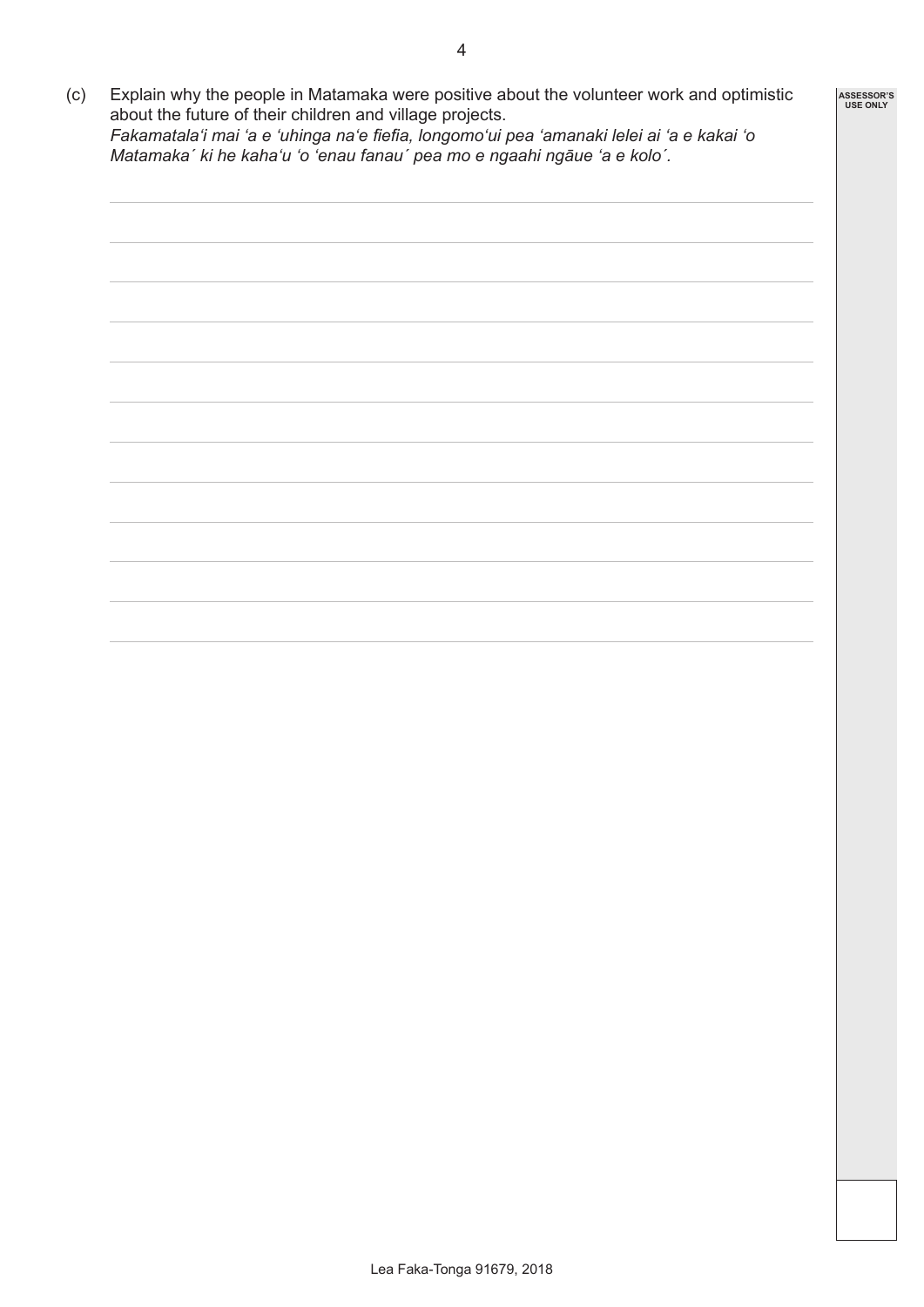**This page has been deliberately left blank. The examination continues on the following page.**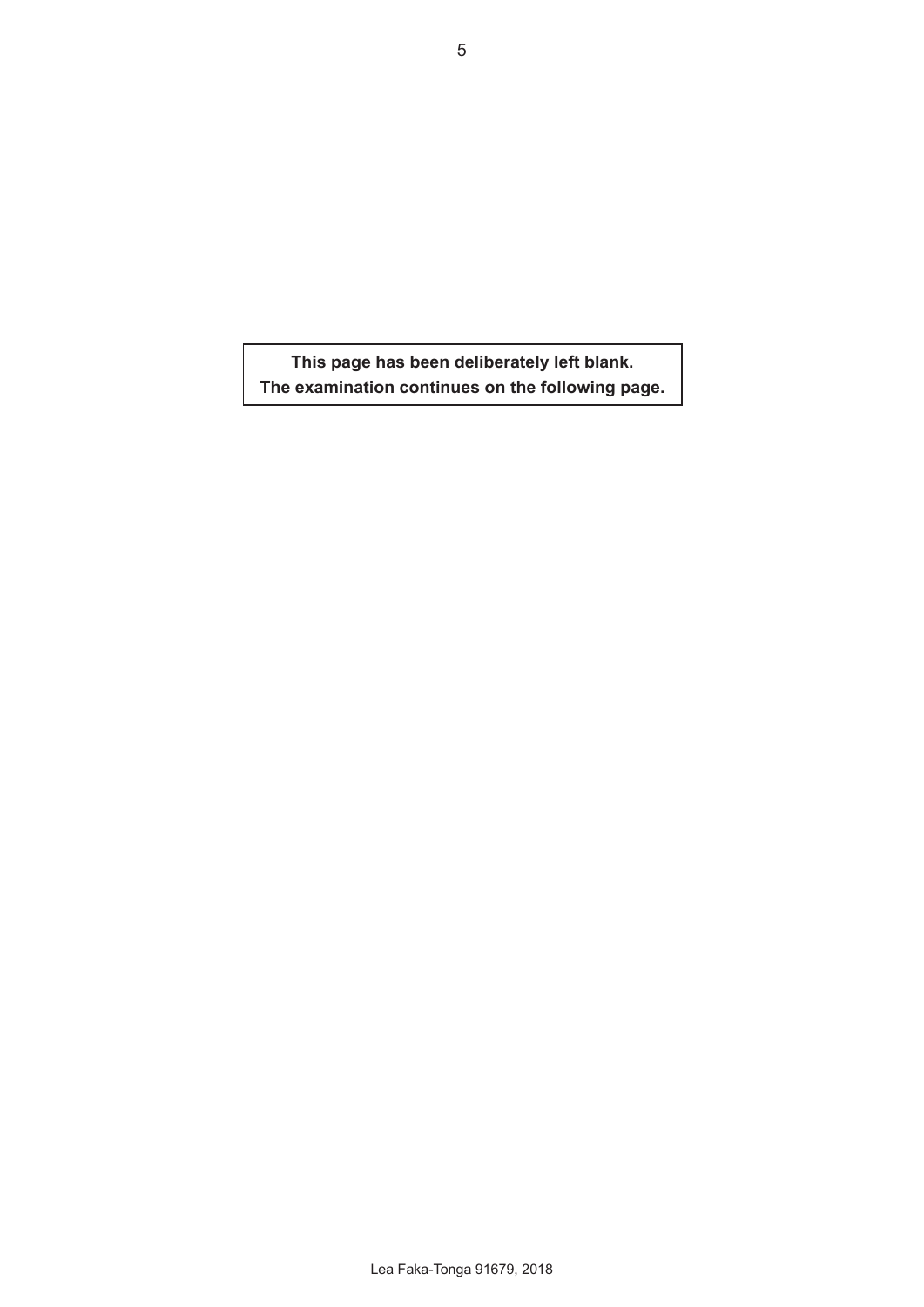## **SECOND PASSAGE:** *Lea***/Speech**

Listen to the speech presented by the first King of Tonga, George Tupou I, at Vava'u in 1839. Question Two is based on this speech.

*Fanongo ki he tō folofola 'a e Tama Tu'iˊ, Siaosi Tupou I, 'i he'ene Fono na'e fakahoko 'i Vava'u 'i he 1839. Ko e Fehu'i Uaˊ 'oku fakatefito ia he tō folofola.* 

**LISTENING NOTES**

**ASSESSOR'S USE ONLY**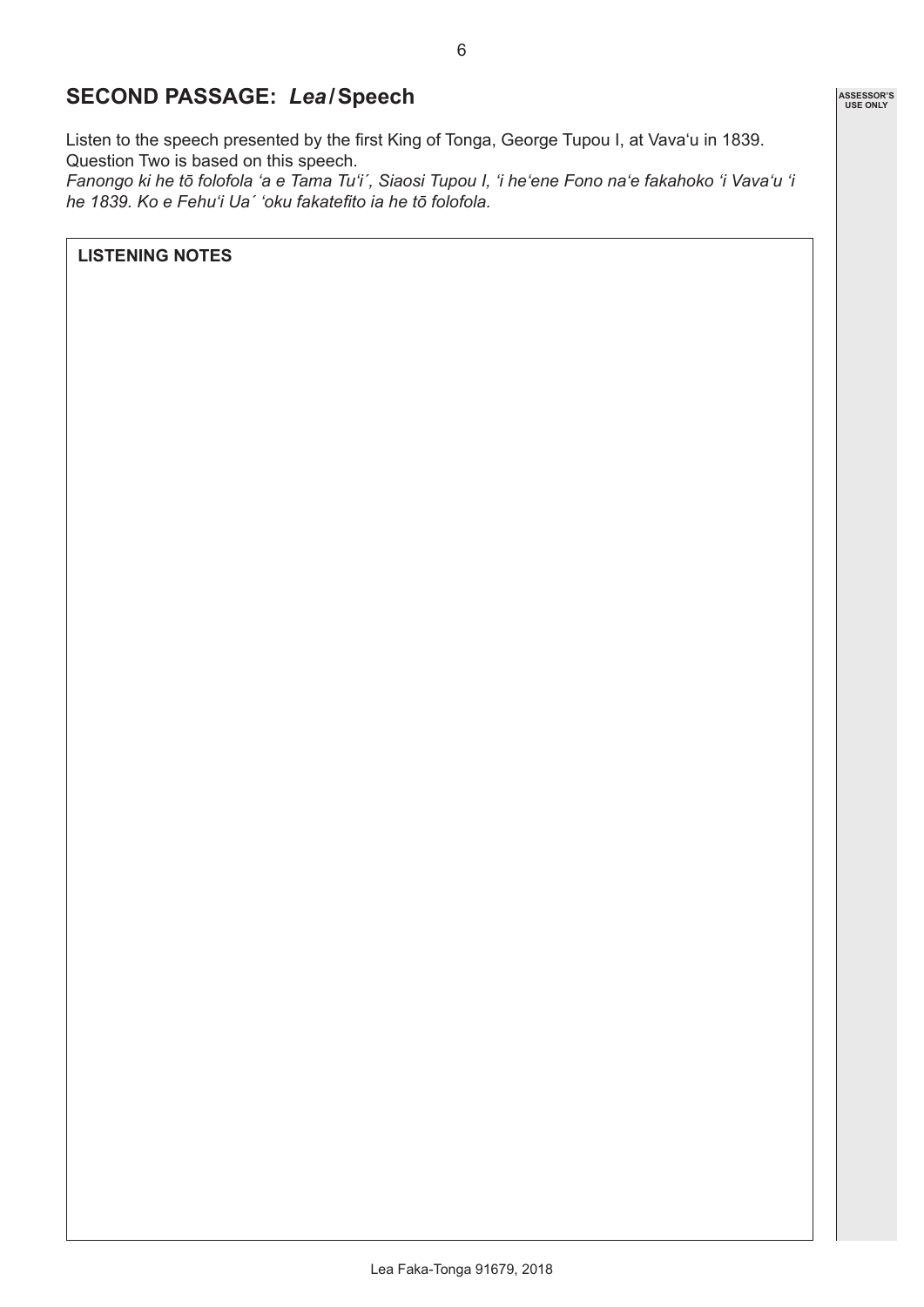#### **QUESTION TWO**

(a) What was happening around 1839 that made King George Tupou I concerned? *Ko e ha ē me'a na'e hoko he 1839 na'e fakatupu hoha'a ki he Tu'iˊ, Siaosi Tupou I?*



(b) Why did King George Tupou I choose to offer Tonga to God? Who is included in his offering, " 'oku ou tuku atu hoku fonuaˊ, mo hoku kakaiˊ, mo kinautolu 'e muimui mai 'i hoku tu'a"? *Ko e hā ē 'uhinga na'e fili ai 'e he Tu'iˊ, Siaosi Tupou I, ke foaki 'a Tonga ki he 'Otuaˊ? Ko hai 'oku kau 'i he foaki ko'eniˊ 'i he'ene pehē, " 'oku ou tuku atu hoku fonuaˊ, mo hoku kakaiˊ, mo kinautolu 'e muimui mai 'i hoku tu'aˊ"?*

**ASSESSOR'S USE ONLY**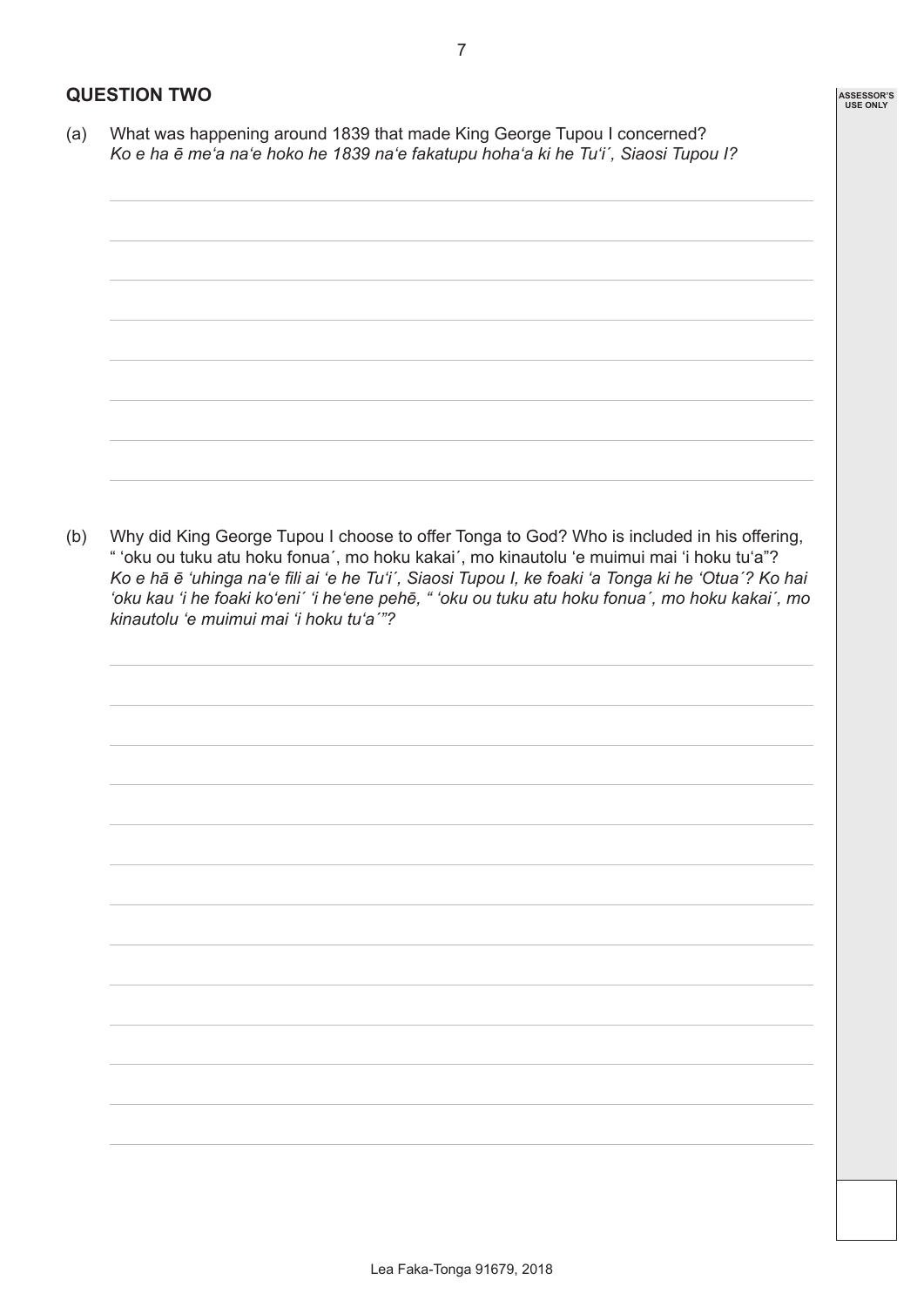## **THIRD PASSAGE:** *Talatupu'a***/Legend**

Listen to the legend of the "origin of fire". Question Three is based on this passage. *Fanongo ki he Talatupu'a 'o hono " 'omi 'o e afiˊ ki māmaniˊ". Ko e Fehu'i Tolu´ 'oku fakatefito 'i he Talatupu'a ko 'eni.*

**LISTENING NOTES**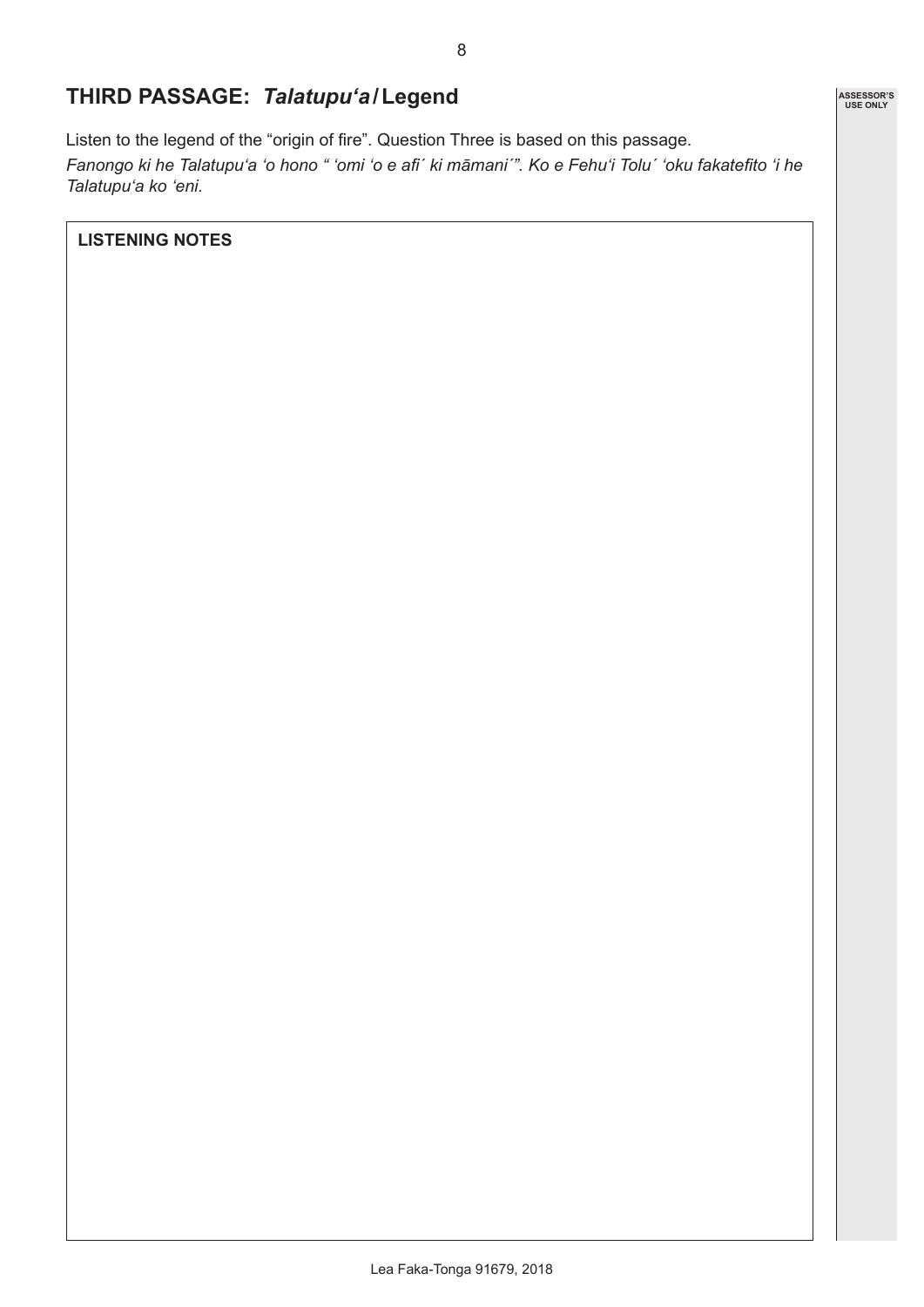#### **QUESTION THREE**

(a) What did Maui Kisikisi do that annoyed his grandfather, Maui Motu'a, and his father, Maui 'Atalanga?

*Ko e hā e me'a 'a Maui Kisikisi na'e fai 'o fakatupu'ita ai ki he'ene kuiˊ, Maui Motu'a pea mo 'ene tangata'eikiˊ, Maui 'Atalanga?*

9

(b) Explain what Maui Kisikisi did with the fire, and what was the result? *Fakamatala'i mai pē ko e hā ē me'a 'a Maui Kisikisi na'e fai ki he afiˊ, pea koehā e iku'angaˊ pē olaˊ?*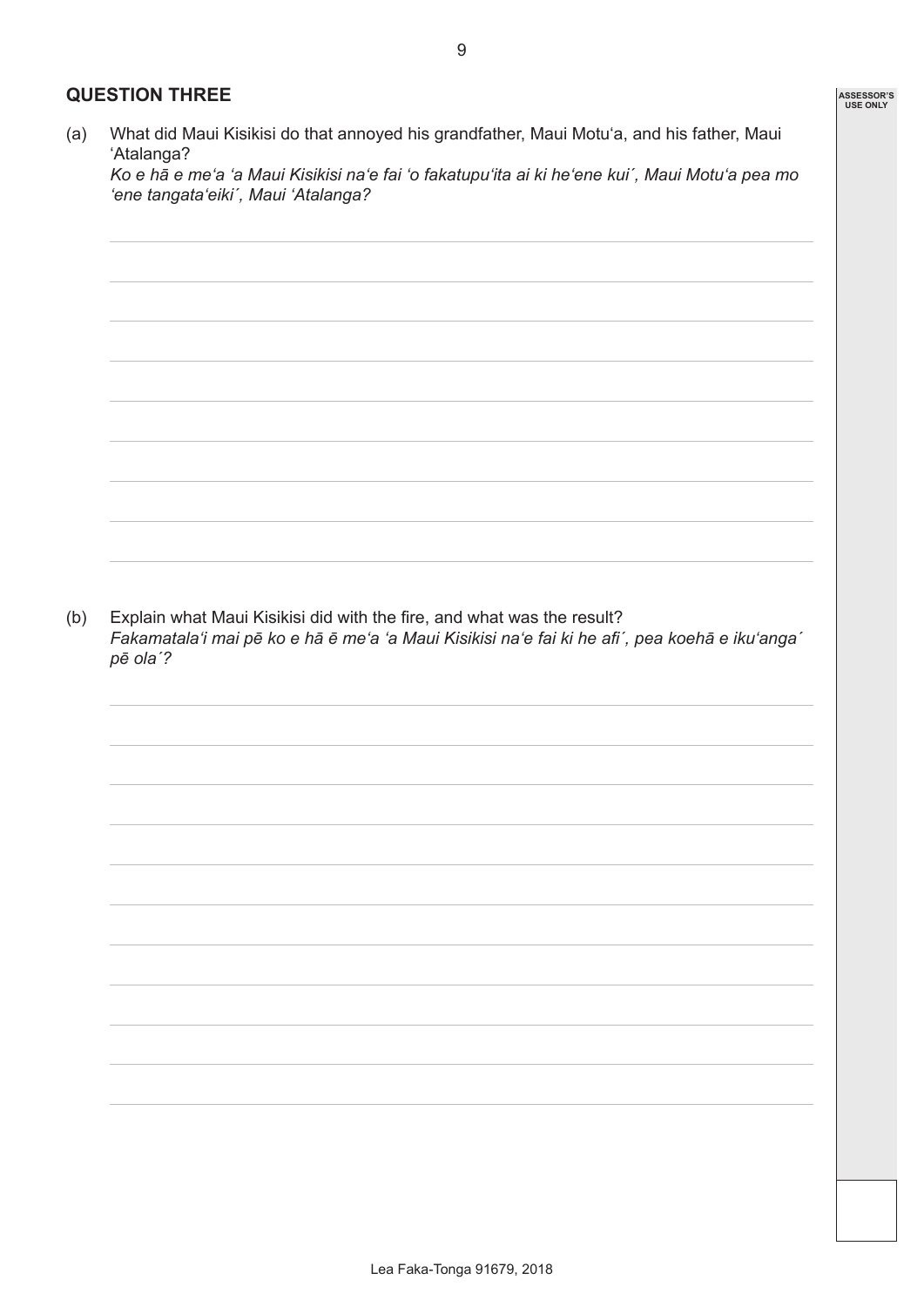| <b>QUESTION<br/>NUMBER</b> |  | Write the question number(s) if applicable. | Extra space if required. |  | ASSESSOR'S<br><b>USE ONLY</b> |
|----------------------------|--|---------------------------------------------|--------------------------|--|-------------------------------|
|                            |  |                                             |                          |  |                               |
|                            |  |                                             |                          |  |                               |
|                            |  |                                             |                          |  |                               |
|                            |  |                                             |                          |  |                               |
|                            |  |                                             |                          |  |                               |
|                            |  |                                             |                          |  |                               |
|                            |  |                                             |                          |  |                               |
|                            |  |                                             |                          |  |                               |
|                            |  |                                             |                          |  |                               |
|                            |  |                                             |                          |  |                               |
|                            |  |                                             |                          |  |                               |
|                            |  |                                             |                          |  |                               |
|                            |  |                                             |                          |  |                               |
|                            |  |                                             |                          |  |                               |
|                            |  |                                             |                          |  |                               |
|                            |  |                                             |                          |  |                               |
|                            |  |                                             |                          |  |                               |
|                            |  |                                             |                          |  |                               |
|                            |  |                                             |                          |  |                               |
|                            |  |                                             |                          |  |                               |
|                            |  |                                             |                          |  |                               |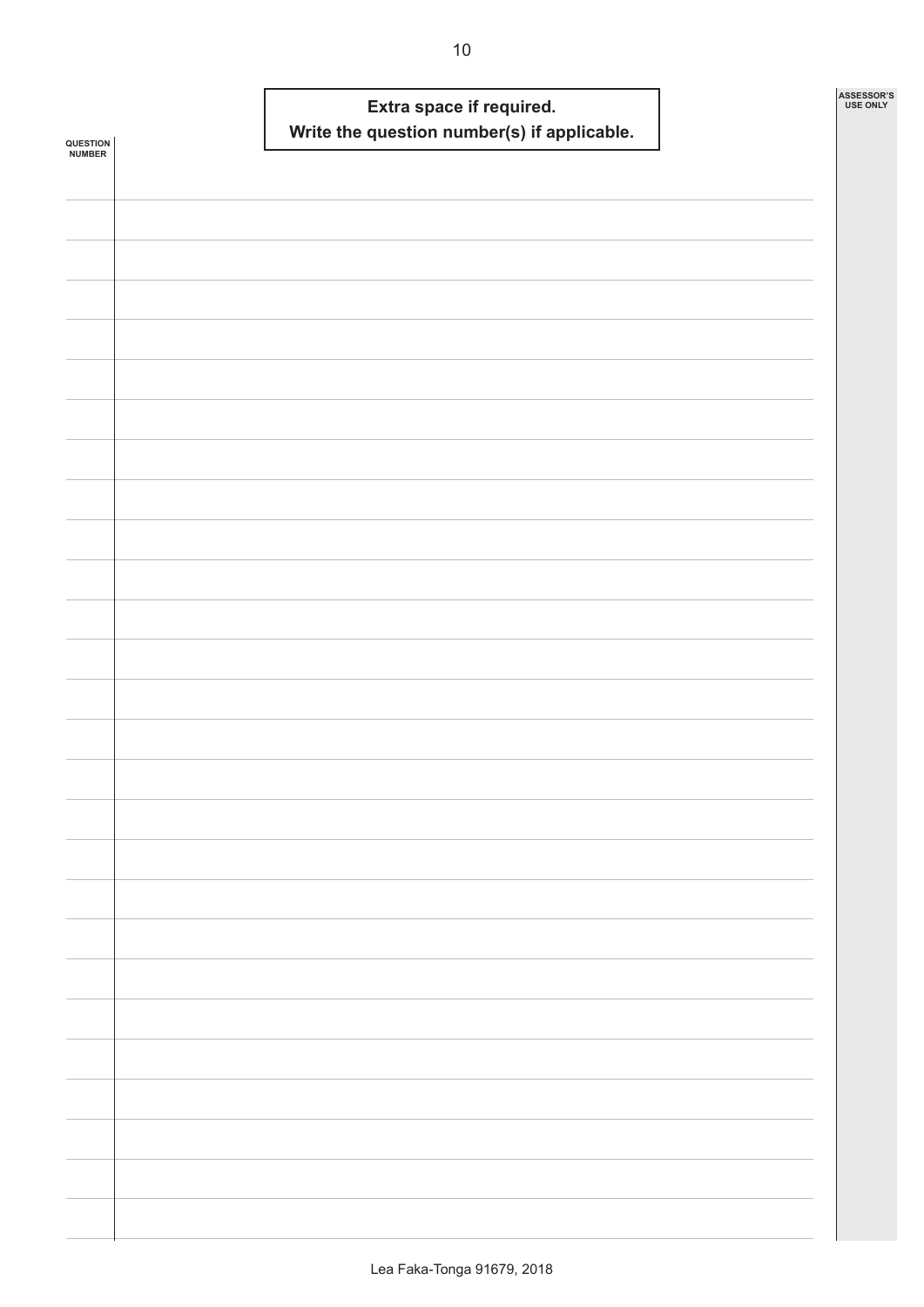| <b>QUESTION<br/>NUMBER</b> |  | Write the question number(s) if applicable. | Extra space if required. |  | ASSESSOR'S<br><b>USE ONLY</b> |  |
|----------------------------|--|---------------------------------------------|--------------------------|--|-------------------------------|--|
|                            |  |                                             |                          |  |                               |  |
|                            |  |                                             |                          |  |                               |  |
|                            |  |                                             |                          |  |                               |  |
|                            |  |                                             |                          |  |                               |  |
|                            |  |                                             |                          |  |                               |  |
|                            |  |                                             |                          |  |                               |  |
|                            |  |                                             |                          |  |                               |  |
|                            |  |                                             |                          |  |                               |  |
|                            |  |                                             |                          |  |                               |  |
|                            |  |                                             |                          |  |                               |  |
|                            |  |                                             |                          |  |                               |  |
|                            |  |                                             |                          |  |                               |  |
|                            |  |                                             |                          |  |                               |  |
|                            |  |                                             |                          |  |                               |  |
|                            |  |                                             |                          |  |                               |  |
|                            |  |                                             |                          |  |                               |  |
|                            |  |                                             |                          |  |                               |  |
|                            |  |                                             |                          |  |                               |  |
|                            |  |                                             |                          |  |                               |  |
|                            |  |                                             |                          |  |                               |  |
|                            |  |                                             |                          |  |                               |  |
|                            |  |                                             |                          |  |                               |  |
|                            |  |                                             |                          |  |                               |  |
|                            |  |                                             |                          |  |                               |  |
|                            |  |                                             |                          |  |                               |  |